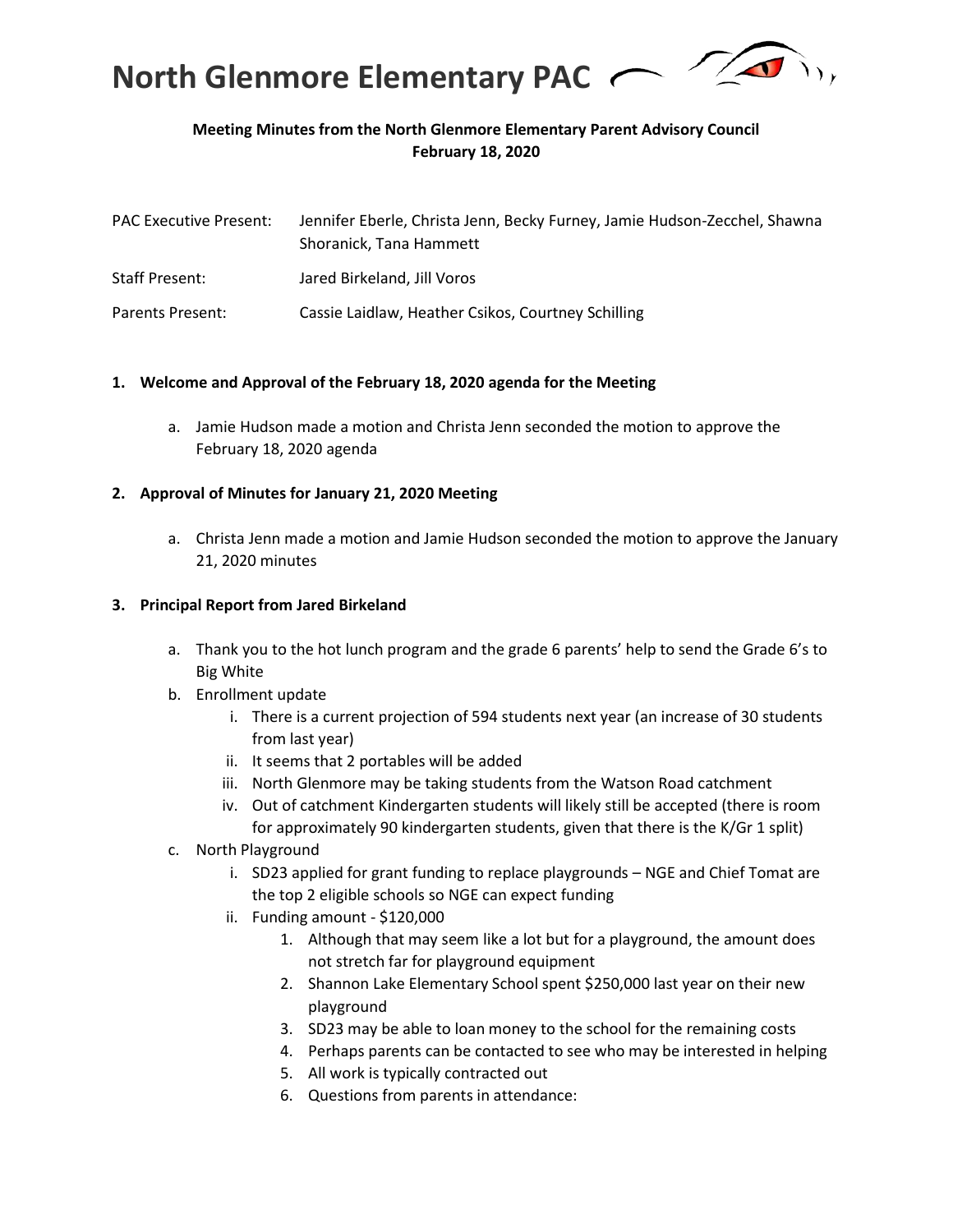**North Glenmore Elementary PAC**



- a. A parent suggested there may be a way to team with Chief Tomat to get a deal with contractors for both
- b. Another parent suggested to raising funds by reaching out to businesses in the community – even through parents who have businesses
- d. Proposed SD23 calendar for 2020/2021
	- i. Questions and comments from parents in attendance:
		- 1. It was great to see that a Pro-D day now corresponds with Family Day
		- 2. What is the likelihood that SD23 may be changing Spring Break from two weeks to one week?
			- a. Historically, CUPE first brought it up because of concerns over losing work, but taken to a vote, it was voted to stay at two weeks
- e. Harmony Day
	- i. Classrooms will acknowledge Harmony Day on their own
- f. Pink Shirt Day
	- i. Pink Shirt Day will be implemented school-wide, and Spirit Club is contributing
- g. Upcoming Dates
	- i. Sexual Health Education
		- 1. March 2 and 3
		- 2. Sexual Health Education is no longer optional non-attending students will be expected to be doing something at home in lieu of the school's education

### **4. President's Report from Jennifer Eberle**

- a. Thank you, as well, for the Grade 6 fund raising to send them to Big White
- b. Spring Fling May 22
	- i. A formal request has been submitted to utilize the City of Kelowna's Park and Play, and we are awaiting confirmation
- c. Family Dance Thursday, February 20, 6:00-8:00
	- i. Thank you to Christa for purchasing and making the candy bags
	- ii. Dr. Knox students are the DJs for \$200.00 plus pizza
	- iii. Should there be a janitor request for an extra person?
	- iv. Friday, February 21, is a Pro-D day, which is optimal for a later night on Thursday
- d. Upcoming dates
	- i. Family Dance Thursday, February 20, 2020
	- ii. NGE and Chances for Funday Friday Bingo Friday, March 27, 2020
	- iii. Spring Fair- Friday, May 22, 2020, 5:30-8:00 pm
	- iv. Teacher Appreciation Luncheon TBD

### **5. Vice President's Report by Christa Jenn**

- a. Family Dance
	- i. Christa is heading up concession (candy bags, chips, and water)
	- ii. PAC will be offering Bingo Night tickets at the concession stand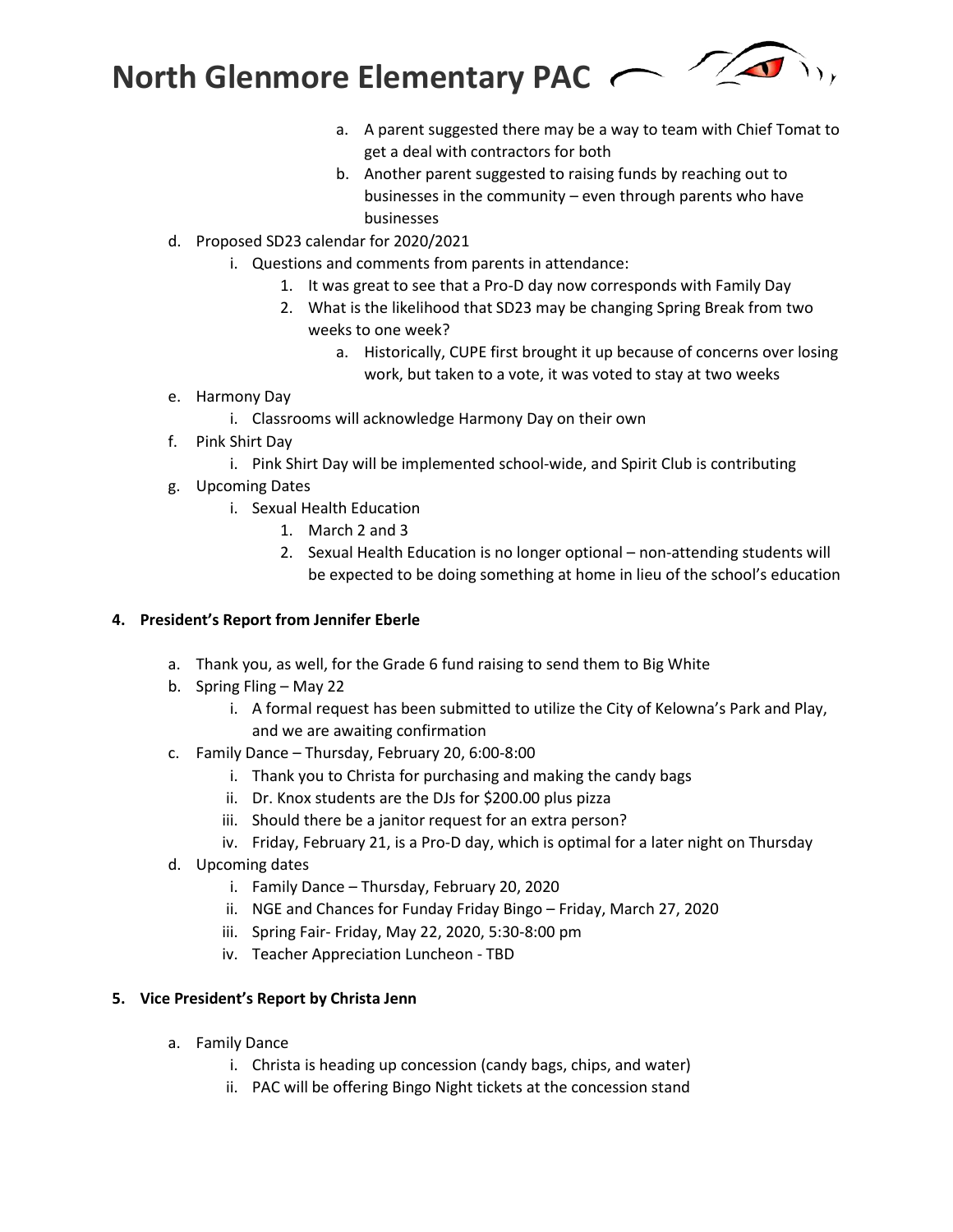**North Glenmore Elementary PAC** 



- iii. Christa asked Mrs. Horning if the Library could be used as a quiet place, but a school administrative staff person would need to be present, so we will use the hallway instead – we can place chairs there
- iv. Shawna Shoranick asked if parents would need notification on costs of concession and if a float is needed
	- 1. A reminder email for the event can be sent out with a note that the concession items will be \$1 each and Bingo tickets at \$15
	- 2. Yes, a float is needed, and Shawna will get a float of \$275.00
		- a. She will sign it out to cash and get 2 other signatures
		- b. Christa can take the cash for the evening and Shawna will pick it up the next day

# **6. Treasurer's Report by Shawna Shoronick**

- a. Hot lunch started for this term
- b. Grade 6's transferred all money over to pay for the Big White trip, so they are starting fresh for the next term (currently \$10,000)
- c. The Christmas cheque for Christmas program costs was from the wrong account so some transfers had to be made, but it is all worked out

# **7. Fun Lunch Report by Jamie Zecchel**

- a. Fun lunch is going well
- b. The spring menu is done and will be posted soon for ordering
- c. Parents will be given 2 weeks to order rather than the typical 4 weeks so that it does not stretch over Spring Break or afterward
- d. This will be a 9-week period, with no Fun Lunch over the week of the Spring Fling, and Grade 6's are likely doing pizza over that week

### **8. Fundraiser Coordinator's Report by Tana Hammett**

- a. Bingo Fundraiser
	- i. Notices will be going out tomorrow and tickets will be offered at the Spring Dance
	- ii. Jamie will send out a blurb over Fun Lunch with a countdown
	- iii. There is no limit on ticket sales

### **9. Spring Fling**

- a. Jennifer presented the following information:
	- i. Spring Fling is scheduled for Friday, May 22, 5:30-8:00
	- ii. The goal is to raise funds for the new playground and foster connections between Glenmore families
	- iii. In the past, it was the biggest fundraiser, but this year we have had other fundraisers through the year, taking the pressure off the event